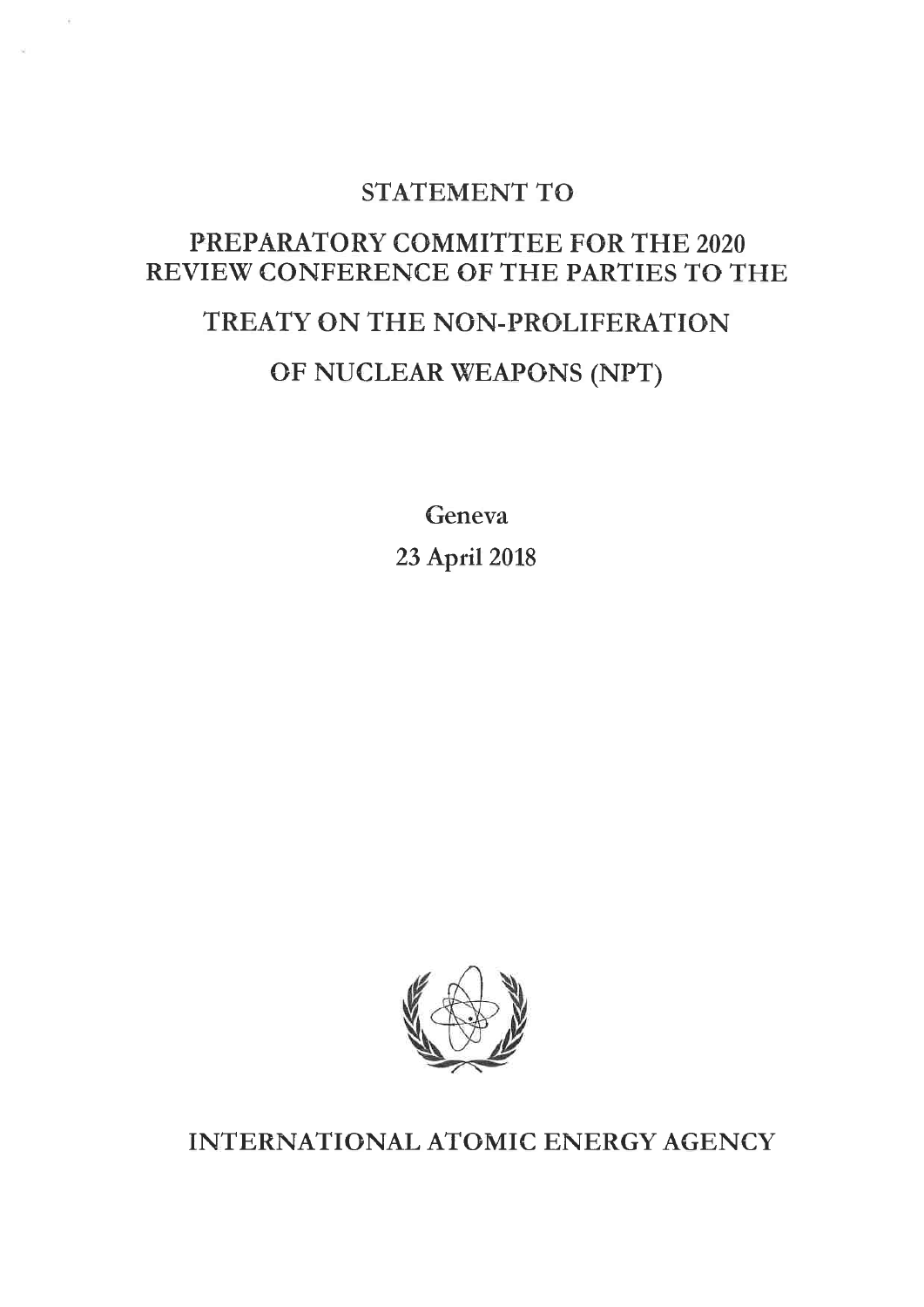Mr Chairman,

I will provide a brief overview of important developments in key areas of the work of the International Atomic Energy Agency relevant to the implementation of the NPT in the past year.

Transferring nuclear technology to developing countries is core IAEA business and one of the most important areas of our work.

Nuclear science and technology help countries to reduce poverty and hunger, generate electricity, manage water resources, treat diseases such as cancer and respond to climate change - and much more.

The Agency contributes directly to the achievement of nine of the 17 Sustainable Development Goals.

We focus on transferring knowledge and expertise. High-quality technical training helps countries to build their own expertise so they can train future generations of nuclear specialists

For example, the IAEA Environment Laboratories in Monaco help countries to measure pollution of the seas and oceans so they can take steps to prevent consumers from eating contaminated seafood and protect the livelihoods of fishermen.

The IAEA helps to increase food supplies by developing new varieties of crops such as rice and barley, using nuclear techniques. These are higher-yielding and more resistant to drought and disease.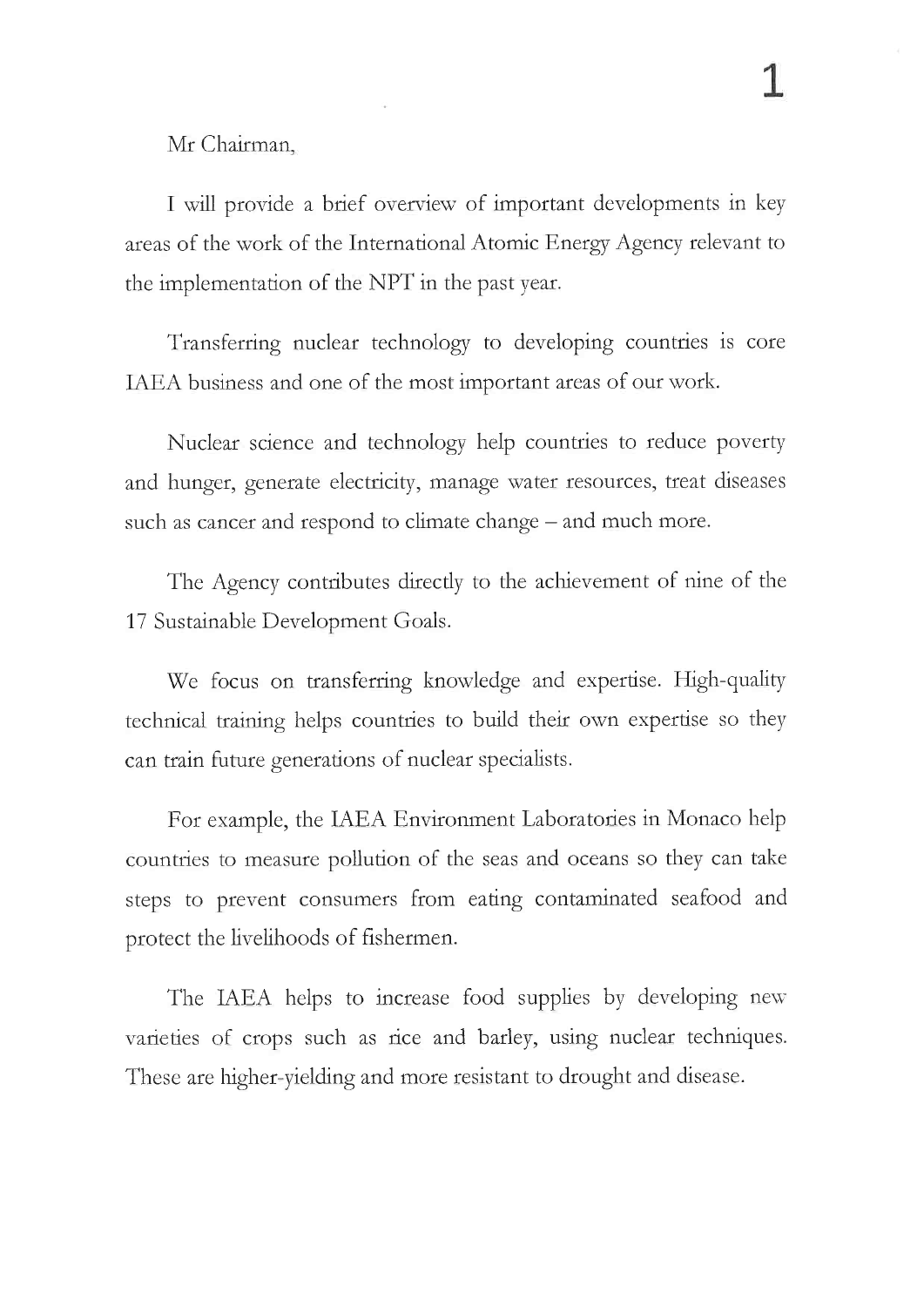Cancer control in developing countries is an important focus of our work. Our technical support focuses on radiotherapy, nuclear medicine. and imaging technology. We provide education and training for health professionals and sometimes supply equipment.

The modernisation of the IAEA's eight nuclear applications laboratories near Vienna has made excellent progress. They train scientists, support research in human health, food and other areas, and provide analytical services to national laboratories. A new Insect Pest Control Laboratory was inaugurated last September and a Flexible Modular Laboratory building will be launched in November this year.

A new linear accelerator facility will become operational in our Dosimetry Laboratory in the second half of 2018. This will significantly enhance the assistance we can provide to countries in the safe and effective use of tadiotherapy.

The Agency's Peaceful Uses Initiative, launched in 2010, provides additional funds for our technical cooperation activities. It has helped to raise over 120 million euros for more than 260 projects that benefit around 150 countries. I am grateful to all the countries that support this valuable initiative.

One of the most important IAEA events of this year will be the Ministerial Conference on Nuclear Science and Technology, which will take place in Vienna from November 28 to 30.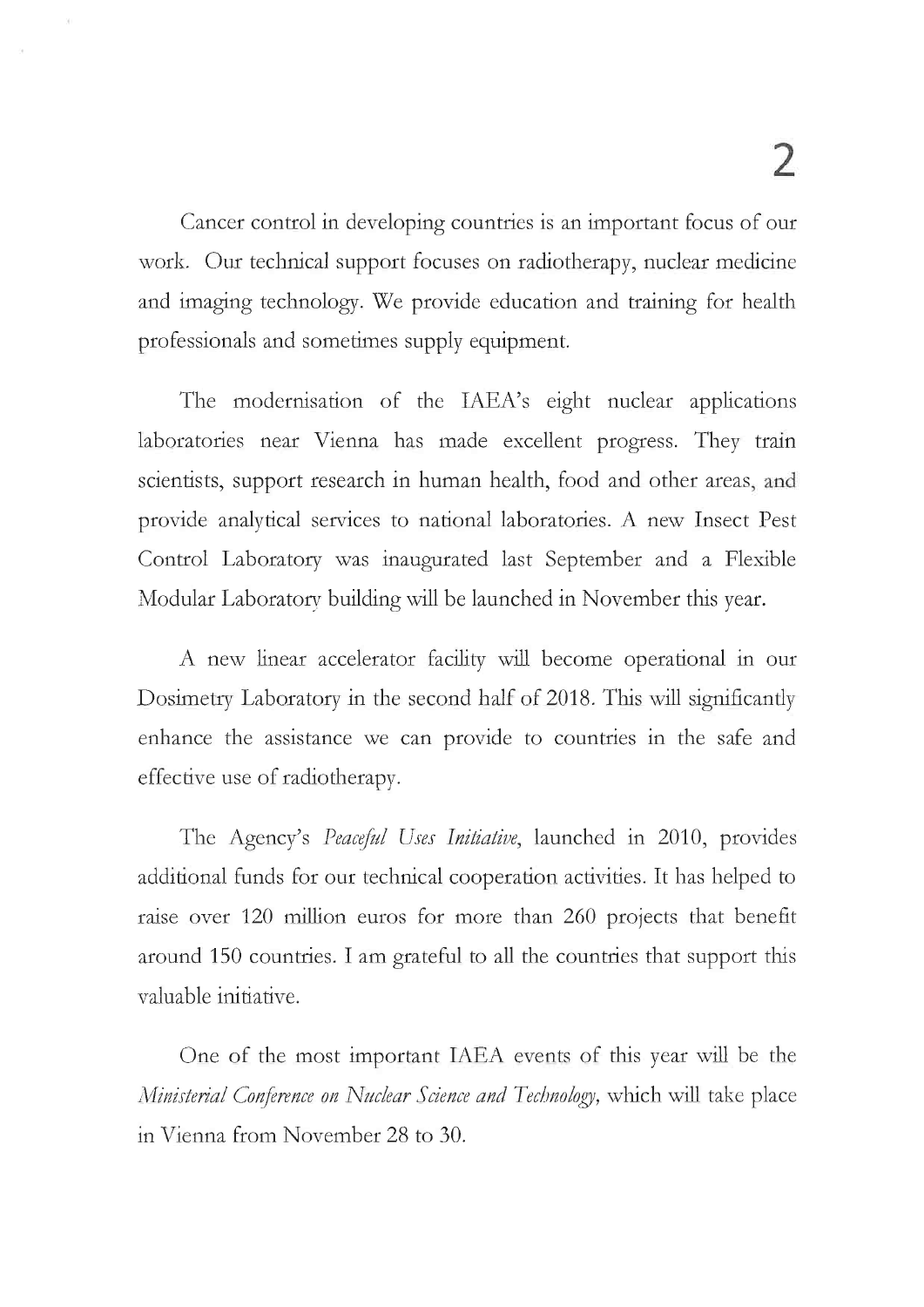Mr Chairman,

Energy is indispensable for development.

Nuclear power can help to address the twin challenges of ensuring reliable energy supplies and curbing greenhouse gas emissions. Today, nuclear power produces 11 percent of the world's electricity. But when it comes to low-carbon electricity, nuclear generates almost one third of the global total.

At present, 450 nuclear power reactors are operational in 30 countries. Around 30 more countries are considering building their first nuclear power plants, or have started doing so. Most of these possible newcomers are developing nations.

Each country decides for itself whether or not to use nuclear power. If countries opt for nuclear power, the IAEA helps them to use it safely, securely and sustainably.

This year's IAEA Scientific Forum in September will be entitled Nuclear Technology for Climate: Mitigation, Monitoring and Adaptation. It is part of our efforts to raise awareness of the important role of nuclear technology in both reducing greenhouse gas emissions and addressing the consequences of climate change.

Work to establish an IAEA Low Enriched Uranium Bank in Kazakhstan has continued to progress. The LEU Bank Storage Facility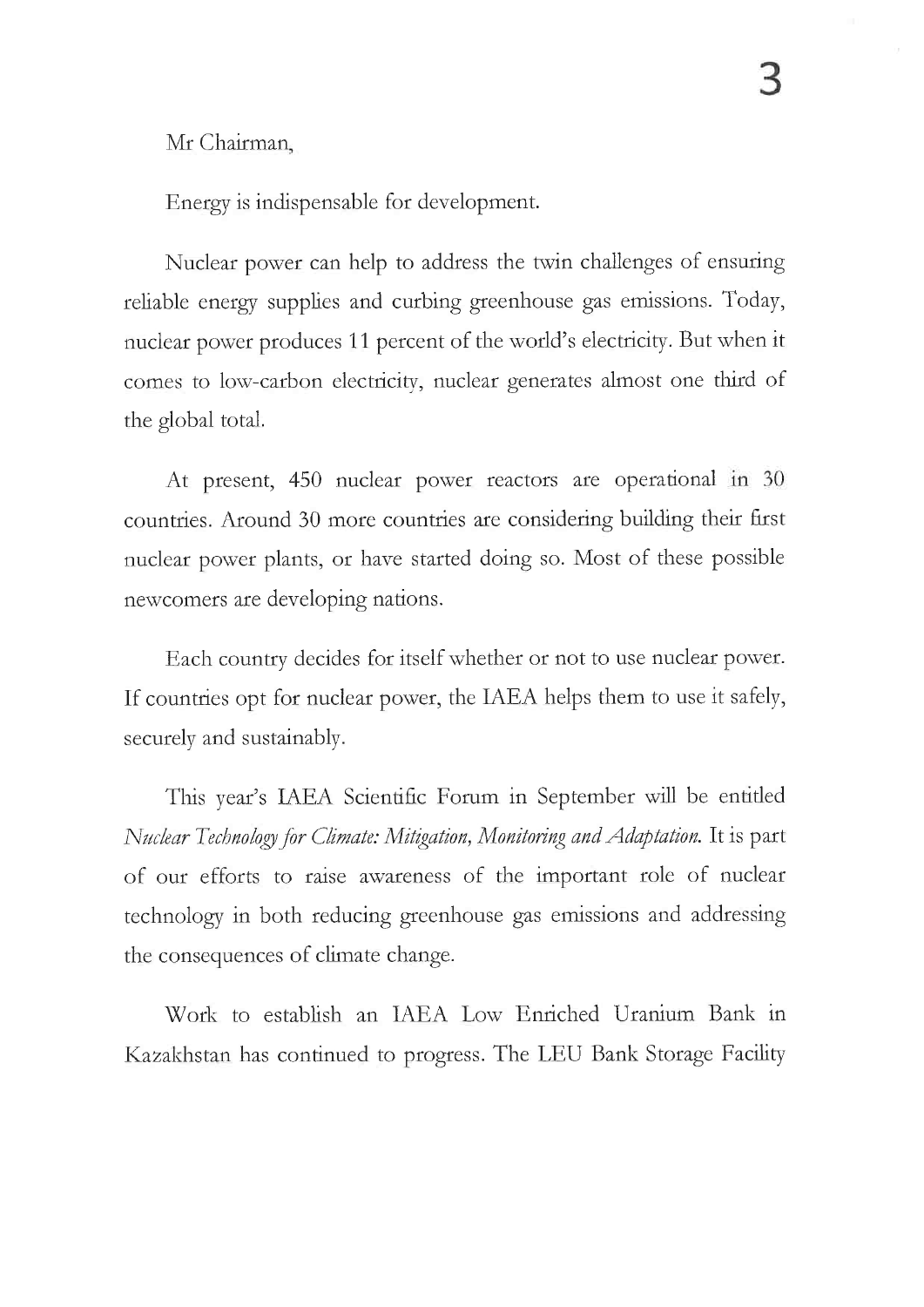was inaugurated in August 2017 and we are now in the evaluation stage of the process for procuring the LEU.

Transit agreements between the IAEA and the Russian Federation and between the IAEA and China have entered into force.

#### Mr Chairman,

Nuclear safety and security are the responsibility of Member States, but the IAEA plays the central role in ensuring effective international cooperation.

Lessons from the Fukushima Daiichi accident have now been incorporated into all IAEA nuclear safety requirements, ensuring that they become part of global safety practice. Safety culture must continue to be strengthened.

Last September, the IAEA Board of Governors adopted the Nuclear Security Plan 2018-2021 by consensus. The IAEA will continue its work as the global platform for strengthening nuclear security.

Mr Chairman,

Demands upon the Agency in the nuclear verification field are growing steadily because of the additional significant quantities of nuclear material that are coming under safeguards around the world.

The number of States with safeguards agreements in force stands at 182, while 132 States have brought additional protocols into force.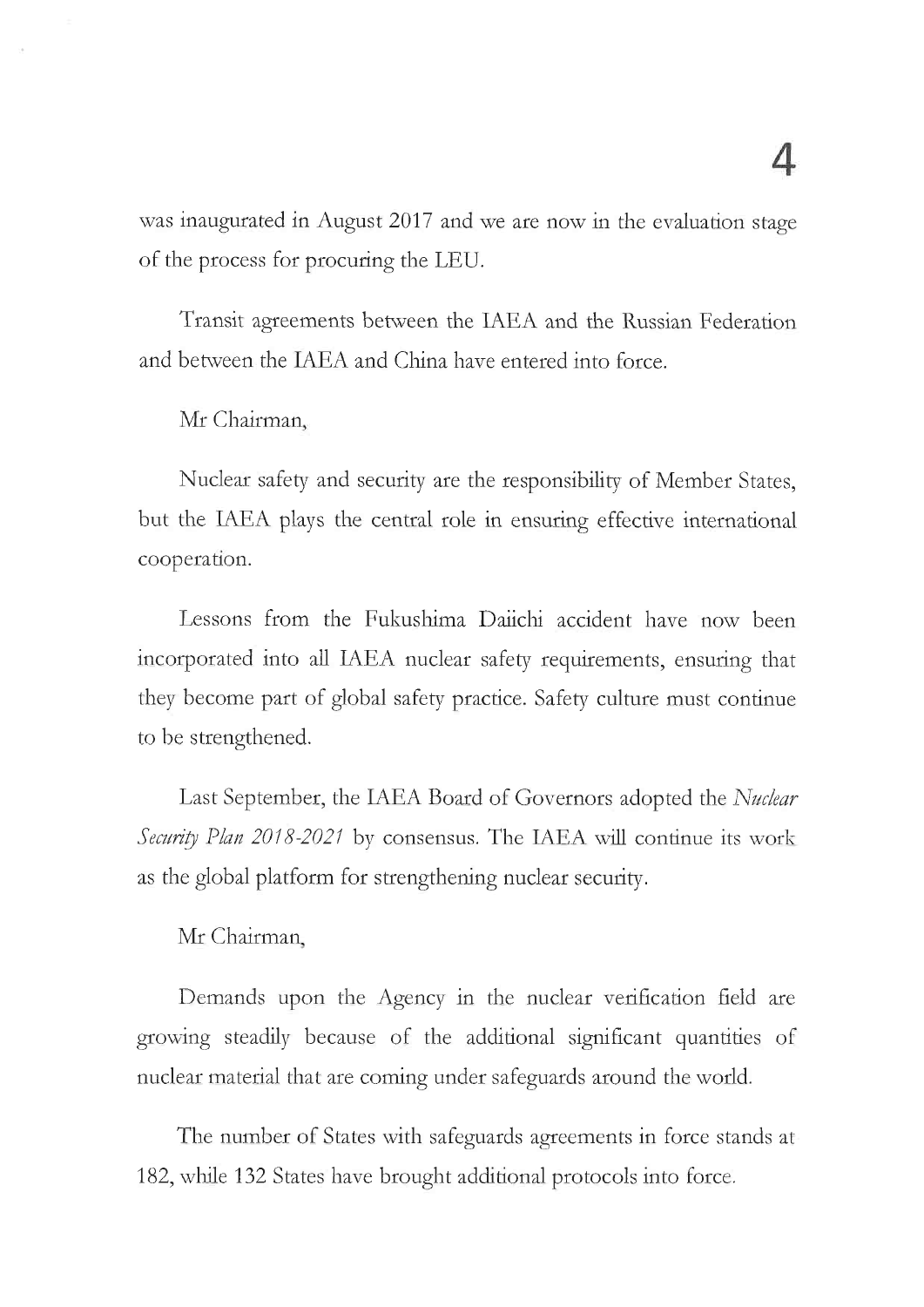We encourage States Parties to the NPT without comprehensive safeguards agreements in force to bring such agreements into force without delay. We hope that States which have not yet concluded additional protocols will do so as soon as possible.

Since January 2016, the IAEA has been verifying and monitoring Iran's implementation of its nuclear-related commitments under the *Joint* Comprehensive Plan of Action.

The fact that Iran is implementing its Additional Protocol has significantly improved our access to locations and information.

IAEA inspectors now spend around 3,000 days per year in the field in Iran, twice as many as in 2013. They have taken hundreds of environmental samples and placed around 2,000 tamper-proof seals on nuclear material and equipment.

Hundreds of thousands of images are captured daily by our sophisticated surveillance cameras. We collect and analyse several million pieces of open-source information each month.

In short, Iran is now subject to the world's most robust nuclear  $\overline{1}S$ implementing its nuclear-related verification regime. Iran commitments under the JCPOA. It is essential that Iran continues to fully implement those commitments.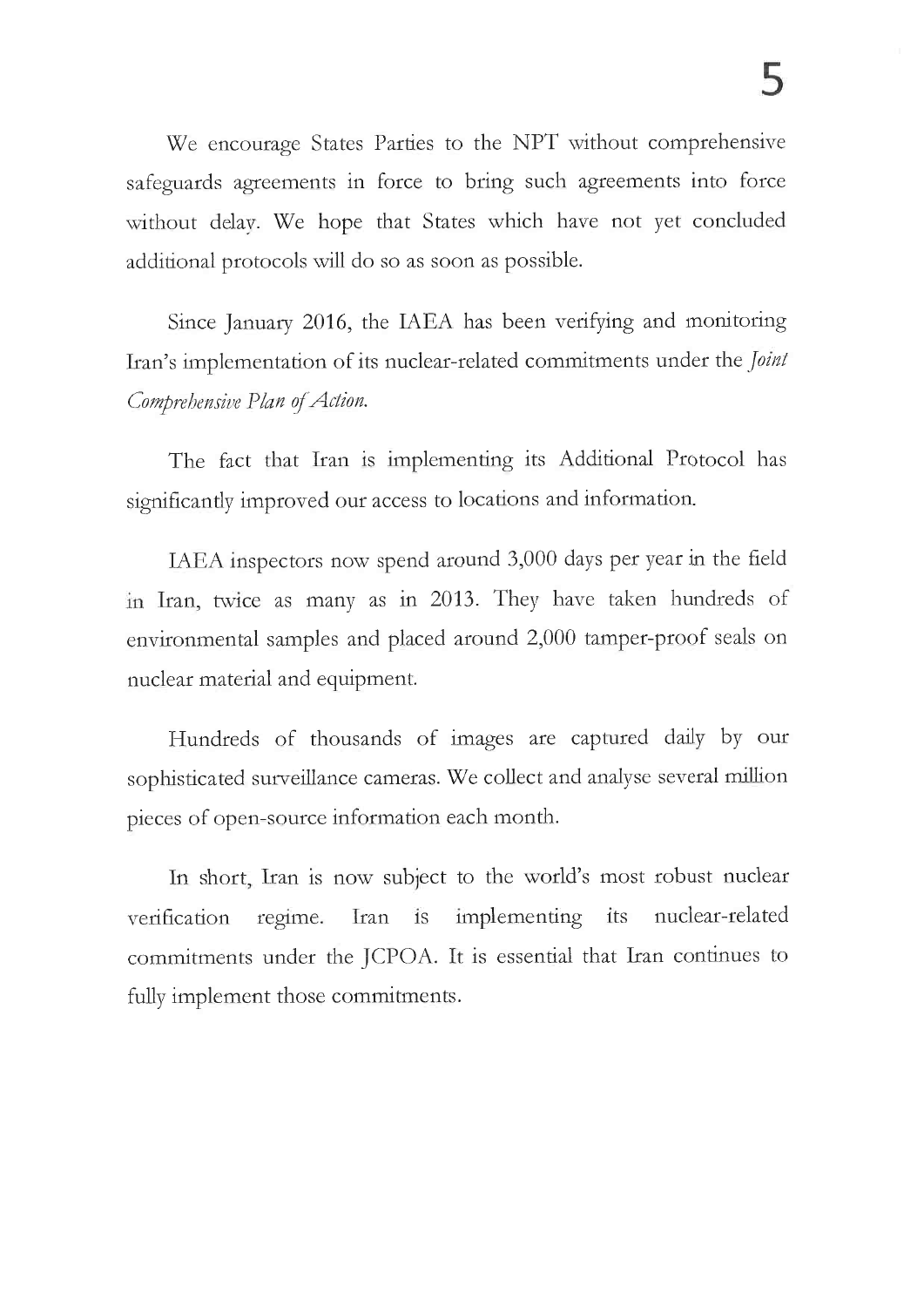#### Mr Chairman,

The nuclear programme of the Democratic People's Republic of Korea remains a major cause for concern.

Our inspectors had to leave the country in 2009. Nevertheless, the Agency continues to collect and evaluate information regarding North Korea's nuclear programme, including by monitoring satellite imagery. We maintain our readiness to resume verification activities in North Korea when political developments make this possible.

The Agency calls upon the DPRK to comply fully with its obligations under relevant Security Council resolution and to cooperate with the Agency to resolve all outstanding issues, including those that have arisen during the absence of Agency inspectors from the country.

As far as safeguards implementation in the Syrian Arab Republic is concerned, there have been no major developments in the past year.

The IAEA continues to urge Syria to cooperate fully with us in connection with all unresolved issues.

Finally, Mr Chairman, let me note that the IAEA makes an important contribution to the establishment of a world free of nuclear weapons.